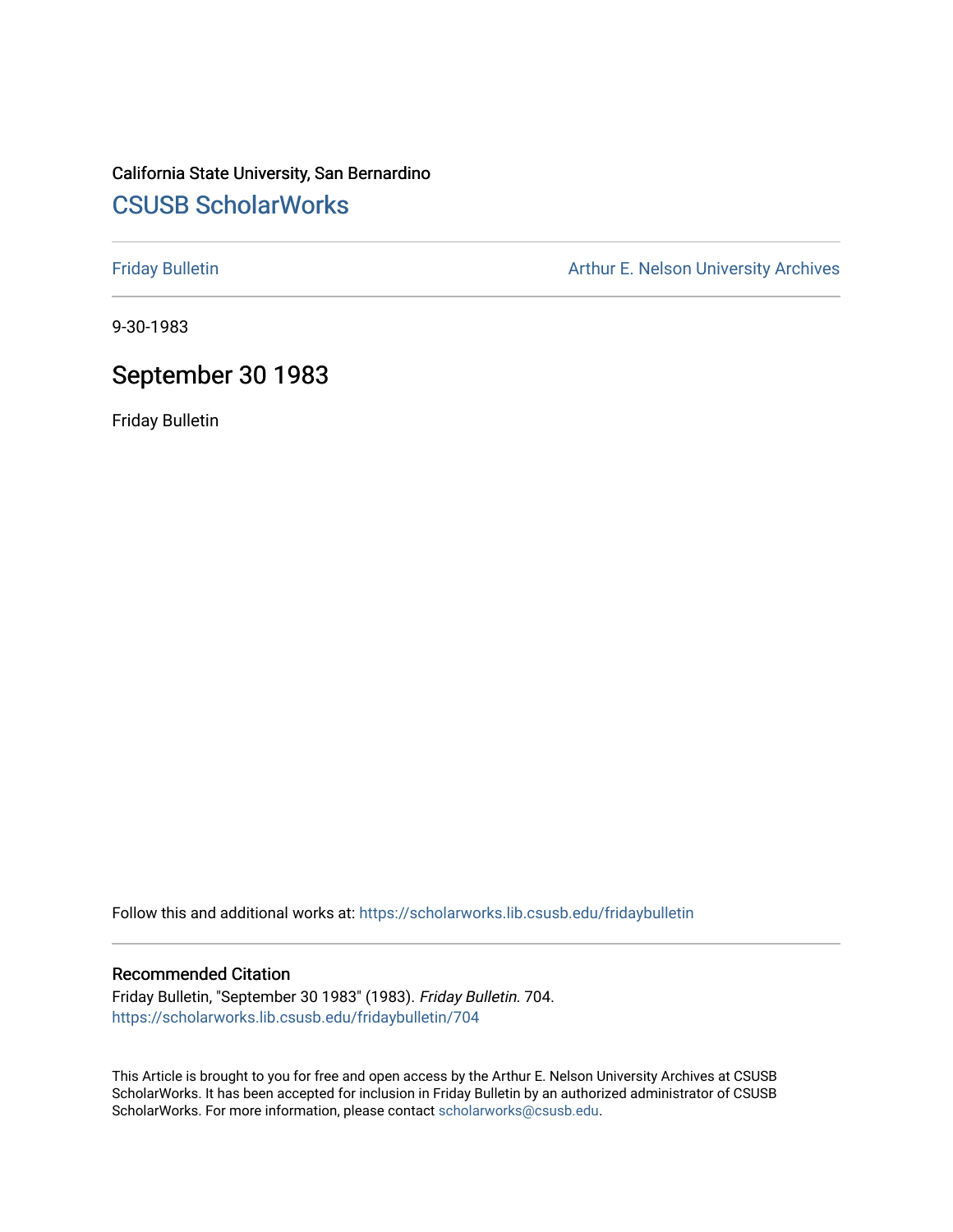



September 30, 1983

NEH AWARDS \$52,892 FOR SUMMER WORKSHOP

The National Endowment for the Humanities has awarded a grant of \$52,892 to the college for a summer 1984 institute for high school teachers on the topic of "Rhetoric, Communication and Freedom,"

Project director will be Dr. Eugene Garver (Philosophy), author of the grant proposal. Fifteen participants will be accepted for the six-week institute. They will read an ancient work, Artistotle's Rhetoric, and a modern book, Kenneth Burke's Grammar of Motives. An intensive study of these two works, Dr. Garver said, "forces us to rethink our comfortable distinctions between honest and dishonest presentations, between rational and emotional appeals, and between reason and authority." I The seminar should be of greatest interest to high school English and social studies The seminar should be of greatest interest to high school teachers but is not restricted to these two disciplines.

Dr. Garver, who is chair of the Philosophy Department, has written several articles using rhetorical theory to enrich contemporary political debate. He received an NEH Fellowship for college teachers to study "Rhetoric, Contemporary Inquiries into Language and the Teaching of Writing" during 1981-82, a summer seminar grant in 1977 and a travel grant in January 1977. He also was co-author and co-director of the NEH grant received by the college for its "Writing Reinforcement Program" in 1978-82.

DR. GANNON TO RETURN Dr. Catherine C. Gannon, who has been associate dean of To FULL-TIME TEACHING academic planning since 1976, has resigned her administrative position to return to full-time teaching.

In addition to her responsibilities as an associate dean and professor of English, she has been coordinator for the Evening Office. She was a co-author and co-director of the NEH Writing Enforcement Program. "She will be greatly missed." said Dr. Jerrold Pritchard, associate vice president for academic programs.

Dr. Pritchard said the search for a temporary, part-time replacement continues. The position has been redefined as associate dean, undergraduate programs beginning this fall. Dr. Gannon will continue to assist in pulling together parts of the WASC accreditation report. She will return to the classroom in winter quarter.

Dr. Gannon came to Cal State from the Claremont Colleges where she had spent a year under a Carnegie Foundation fellowship for women faculty members interested in entering academic administration. After earning her Ph.D. at UCLA, she taught for five years at Purdue University.

**DORMS** OVEREL OW

*I* 

*I* 

As of Wednesday, Serrano Village was home to a record-setting residents. This is the first time the rated capacity of 406 students has been exceeded. Study rooms were converted to bedrooms.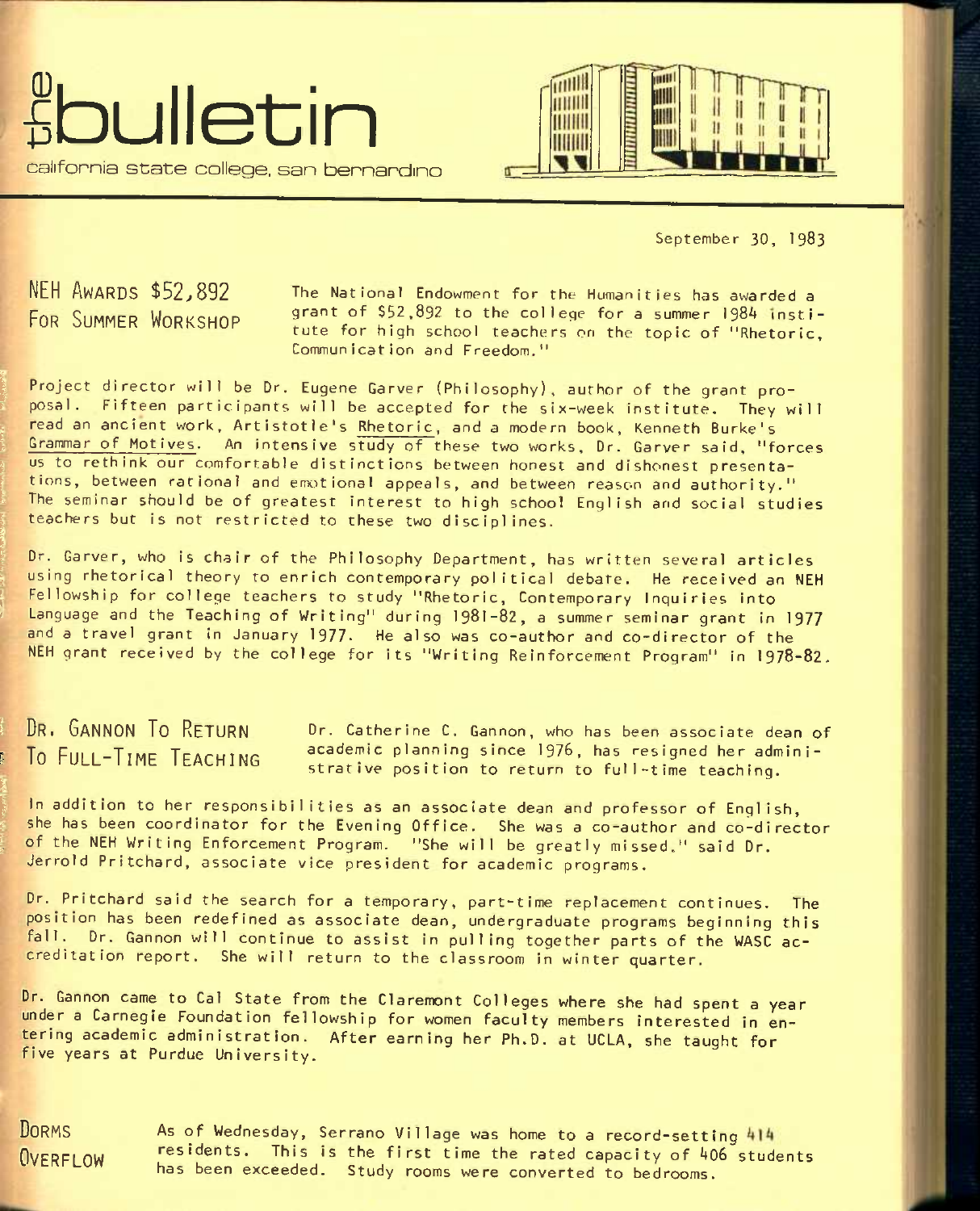DR. HENDERSON HAS NEW RESPONSIBILITIES Dr. Craig Henderson, director of housing here since 1977, has assumed the duties of student affairs administrator in the Dean of Students Office. Associate Dean of Students Doyie Stansel will serve as acting housing director until a replacement is selected.

Dr. Henderson will be responsible for handling a number of major staff assignments within the Dean of Students Office, including preparation of the Student Services master plan and the Student Services portion of the WASC accreditation report.

"1 am very pleased to have Craig accept this reassignment of responsibilities. His professional expertise and knowledge of the campus will be invaluable to me," said Dean of Students Peter Wilson.

The student affairs administrator position previously was filled by Richard Bennecke. who was reassigned Sept. 1 to the Executive Dean's Office to assist In developing the Alumni Affairs Office.

EVENING OFFICE NOW OPEN To ASSIST STUDENTS, FACULTY The Evening Office is now open in the Pfau Library to assist faculty and students who are on campus after 5:30 p.m., Monday through Thursday. The office is supervised by Steve Prouty, associate dean of academic programs.

The Evening Office is situated in the Services to Students with Disabilities Office, PL 107. Hours are  $5:45$  p.m. to  $8:30$  p.m., Monday through Thursday.

The office will sell class schedules, catalogs and parking decals; and accept payment for graduation checks and transcripts. Admissions counseling and assistance with various petitions to make changes in academic programs are among the services which Dean Prouty will provide. Evening faculty who have last-minute information for their classes may also contact him. Dean Prouty's phone number, Ext. 7520. will ring during the day in his office in the Administration Building, AD 184, and after 5:30 p.m. in the Evening Office.

# EVENING CHILD CARE SPACES AVAILABLE

The Children's Center still can accept applications for its evening child care program which Is available Mondays through Thursdays from 6 to 10 p.m. More spaces are available for Tuesday and Thursday evenings than for Mondays and

Wednesdays. The evening program is open to children ages 2-14 years of students, faculty or staff. Fees are \$1.50 per hour for one child and \$1 per hour for each additional child from the same family. Information is available from Pam Dortch, director, or Richard Laab, assistant director, evening program.

The California State College, San Bernardino BULLETIN is published Fridays by the Public Affairs Office. AD 117, extension 7558. Items for publication should be received in writing by noon Tuesday.

Editor . .  $\ldots$ Edna Stelnman, Director of Public Affairs Calendar Items . . . Ruth Moran Printed in the Duplicating Center

Volume 19

 $No. 4$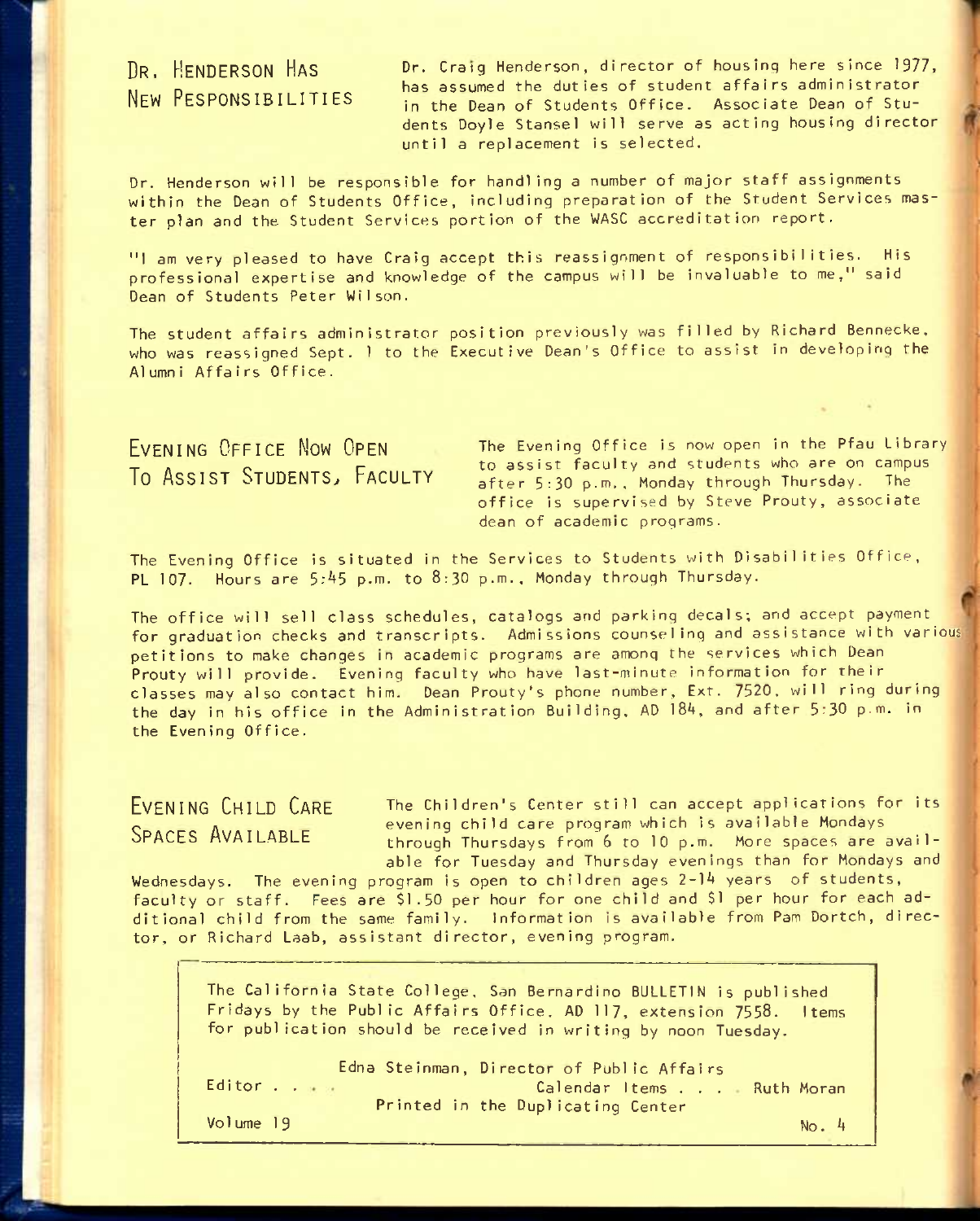DR. JAMES SAVAGE HEADS Dr. James Savage will become the medical director of STUDENT HEALTH SERVICES the Student Health Services effective Oct. I

Prior to joining the staff of the Health Center five years ago, he was in private practice as a general surgeon with the San Bernardino Medical Group. He is a Fellow of the American College of Surgeons and a member of the San Bernardino County and California State Medical Associations and the Tri-County Surgical Society.

Medicine is a family tradition as his father, the late Dr. Philip Savage, Sr., and his brother, Dr. Philip Savage, Jr., also were physicians in San Bernardino. The new director did his undergraduate work and received his M.D. degree from Stanford University. He was a flight surgeon in the Air Force and spent  $3\frac{1}{2}$  years of duty in England.

Dr. Savage succeeds Dr. Ross Ballard, who was medical director from 1976 until his retirement this summer. Interviews currently are underway for the second physician who will fill Dr. Savage's former position.

Dr. Savage hopes to continue to improve the services offered to students as budgets will allow. He has started a question and answer column in the student newspaper in an effort to respond to inquiries and concerns of students.

The Student Health Center provides all of the services normally administred in a physician's office including minor surgery, dermatology, basic emergency care, family planning and gynecological care. A pharmacy and physical therapy equipment are part of the facilities.

**COMPUTER CLUB SETS** Anyone interested in computing, particularly in a serious ORGANIZATION MEETING way, is invited to the organizational meeting of the On-<br>
Line Computer Club at 2 p m., Monday, Oct. 3 in Room A of the Student Union, according to Dr. Richard Botting, club

advisor. Plans will be made for the coming year. The club hopes to schedule lecturers, arrange for computer-topic films and plan other programs which will help prepare students for better jobs after graduation. Scott Stockdale is club president.

**A**UTOMATIC **D**OORS installation of automatic doors in two buildings. Student Ser-REING INSTALLED vices and Physical Sciences, is being delayed by late delivery of the automatic units. Completion is expected next week.

A single door is being constructed on the front of the Student Services Building to provide access to the main lobby. It Is situated next to the office built this summer for the future labor relations coordinator. The outer set of double doors on the west end of the Physical Sciences Building also is being automated. The inner doors still must be opened manually.

The primary contractor for the project is Hour Glass Co. The cost for the doors at the two buildings is \$10,200. Automated doors of the same type were installed earlier for the Services to Students with Disabilities Office and on the front entrance to the Biological Sciences Building. The Commons, the Student Union and the side entrance to the Health Center also have automated doors, but of different configurations.

PAYDAY IS TODAY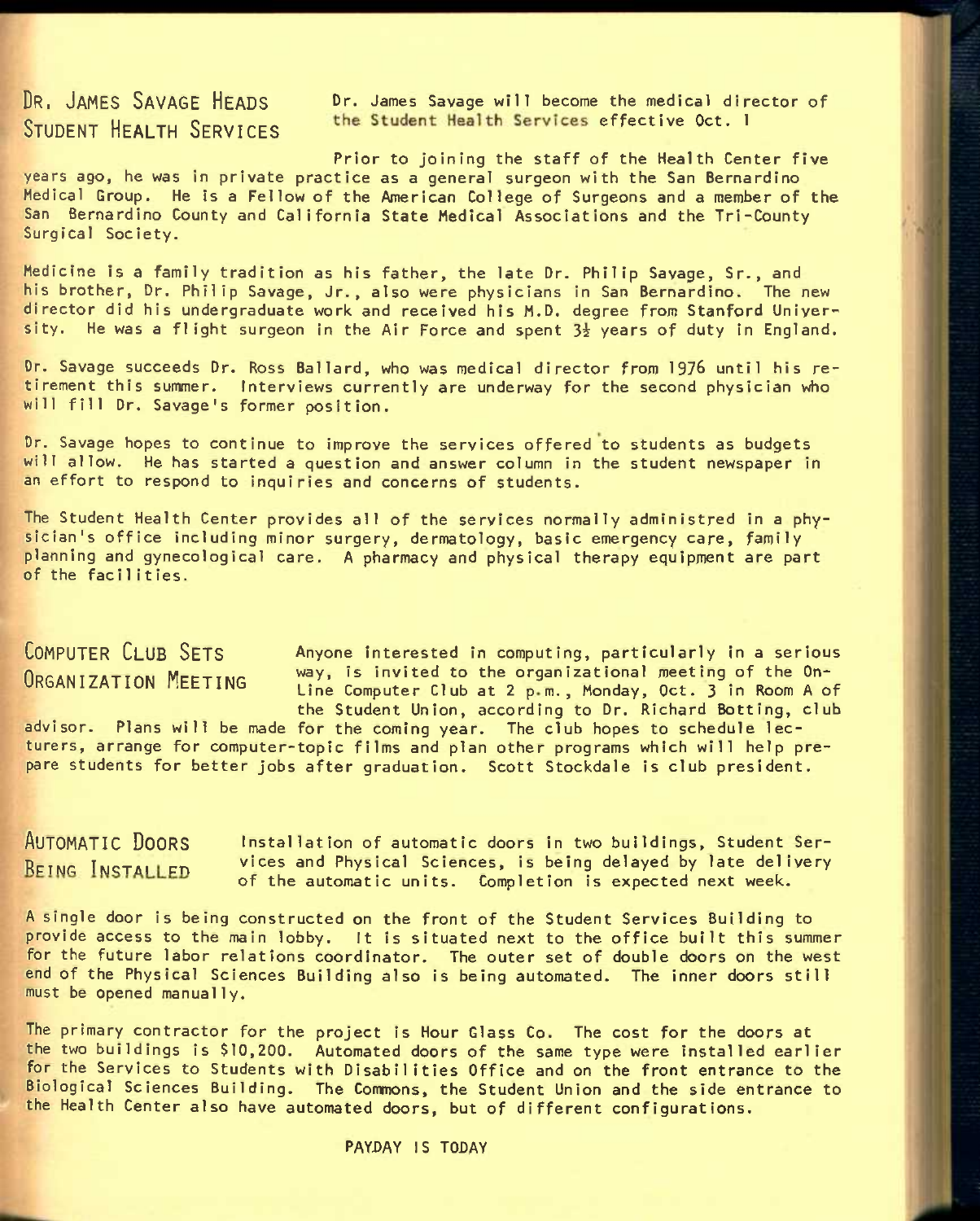1984-85 APPLICATION Admission application booklets for the 1984-85 academic year have been received by the Admissions, Records and<br>FORMS ARE HERE ... Outrooch Office ... Anyone needing a supply may call Ext. Outreach Office. Anyone needing a supply may call Ext. 7313.

IN SYMPATHY The college extends sympathy to Jack Duncan (Heating and Airconditioning) on the death of his wife, Matsue Wofford, Sept. 16. Services were Sept. 20 at El Camino Memorial Park in San Diego.

CONGRATULATIONS Congratulations are extended by the college community to Dr. and Mrs. Tapie Rohm (Marketing and Management) on the birth of their first daughter and sixth child, Kirsti Grace, Sept. 25. Dr. Rohm assisted in the delivery of the 8-pound baby at 3:19 a.m. on 1-10 a few miles from Kaiser Permanente Hospital.

PUBLICATIONS M. R. Burgess (Library) has sold 20 anthologies of criticism on various literary topics to Arno Press of New York, The books will be published in 1984. He also sold two anthologies, Yesterday or Tomorrow? and Zephyr and Boreas, to Starmont House of Seattle as the first two yolumes of an open-end series, Starmont Studies in Literary Criticism. Forthcoming in 1983 are two books from the Borgo Press, Lords Temporal and Lords Spiritual, a chronological checklist of Eastern Orthodox Church Leaders; and A Guide to Science Fiction and Fantasy in the Library of Congress Classification Scheme.

PROFESSIONAL Dr. Frances Berdan (Anthropology) has an article, "The Reconstruction of Ancient Economies: Perspectives from Archeology and Eth-<br>ACTIVITIES and interest in the Economic Anthropology: Topics and Theonohistory," published in Economic Anthropology: Topics and Theories, Monographs in Economic Anthropology, No. 1: 83-95.

Dr. Irving H. Buchen (Humanities) will be one of three speakers on innovations in arts performances at the annual meeting of the International Council of Fine Arts Deans Oct. 20-23 In Dallas. He will discuss the Family Performance Series held last year on campus.

Dr. Tom Meisenhelder (Sociology) has a paper, "An Essay on Time and the Phenomenology of Imprisonment," accepted for publication in the journal Deviant Behavior.

Dr. Bradford Wilson (Political Science) served on a panel on "Constitutional Rights and Judicial Remedies" at the 1983 meeting of the American Political Science Assn. Sept. 1-4 In Chicago.

COMMUNITY SERVICE Dr. Frances Coles (Criminal Justice) spoke on "Sexual Harrassment in the Work Place" Sept. 24 at a League of Women Voterssponsored meeting in Palm Springs.

Dr. Amer El-Ahraf (Health Science and Human Ecology) served on a panel to interview candidates for the position of senior public health engineer for the Riverside County Health Department.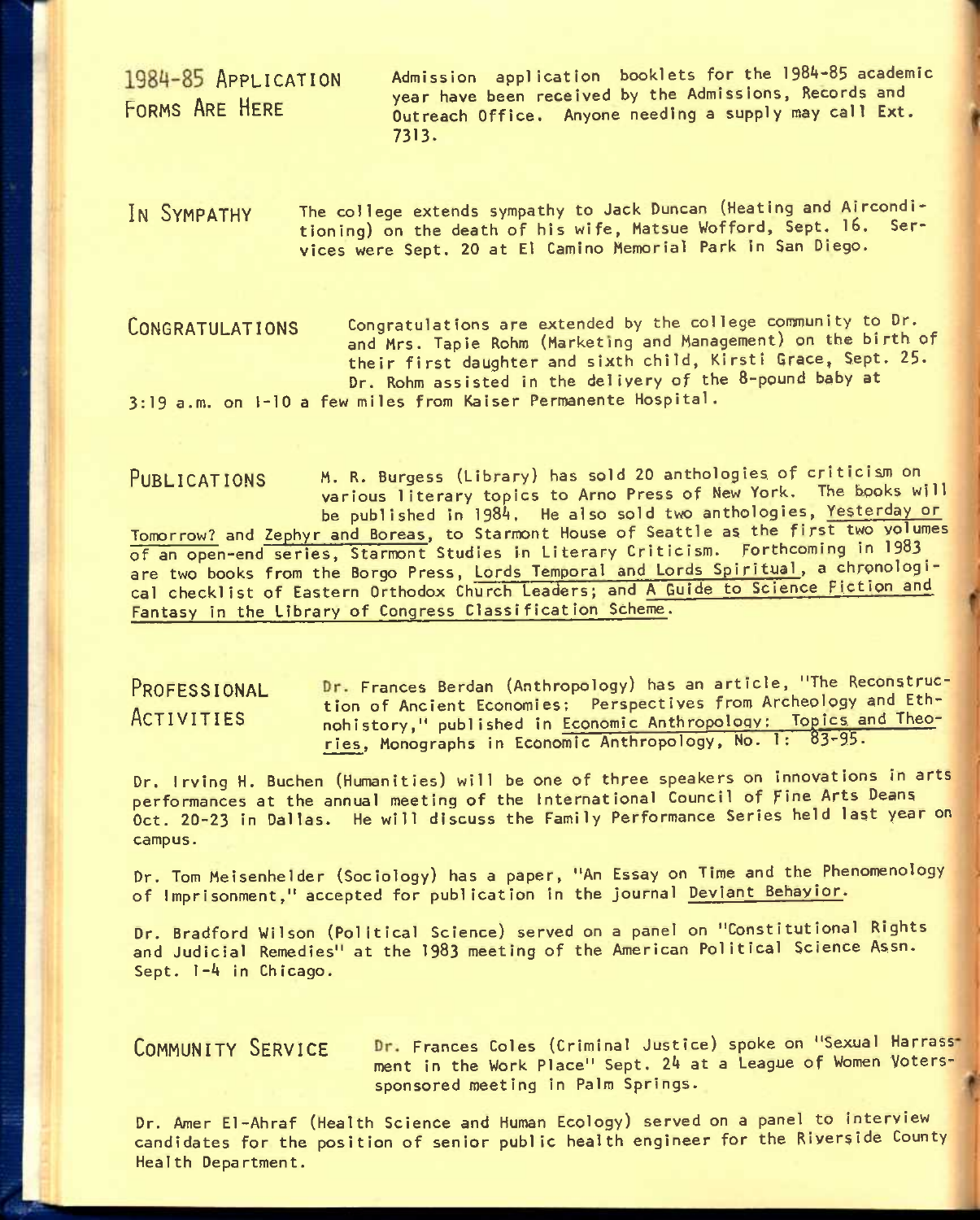## PERSONNEL

NEW TO THE COLLEGE FulI-t ime, permanent Sharon D. Cady Secretary B Business and Public Administration AD 142, Ext. 7531

Wi 11 iam E. Swanson Junior Staff Analyst Personnel SS 151, Ext. 7205

Ful1-t ime, temporary Mary Barbara Joiner Custodian **Hous ing** J-119, ext. 7^15 Temporary to June 30, 1984

Part-t ime. tempora ry Karrie Courtney Data Entry Operator Computer Center PL lA. Ext. 7293 Temporary to Oct. 11. 1983

Barbara Grim Clerical Assistant IIA Records SS 1A6, Ext. 7305 Hourly to Oct. 31, 1983

Pamela C, Lugo Clerical Assistant IIA Computer Science PL A3, Ext. 7368 Temporary to June 30, I98A

RETURNING TO COLLEGE Ful1-t ime, temporary Marianne Bencomo-Jasso Project Secretary Children's Center, Ext. 772A Temporary to June 15, 198A

Taft Newman Counselor Educational Opportunity Program SS 162, Ext. 77A9 Temporary to June 30, I98A

Sylvia Sharp Clerical Assistant IlA Student Affirmative Action Temporary to June 30, I98A

### RETURNING TO THE COLLEGE Part-time, temporary

Bruce A. Clemens Equipmenr'Technician IIA Natural Sciences PS 22-31, Ext. 7358 Temporary to June 30. I98A

Susan Garcia Athletic Equipment Attendant IIA Phys ica1 Educat ion PE 150, Ext. 7568 Temporary to June 30, 198A

Mary Moya Department Secretary lA Mathemat i cs Bl 122. Ext. 7351 Temporary to June 30, 198A

RECLASSIFICATION Sandra L. Jensen To Personnel Officer II Personne1 SS 151, Ext. 7205

PROMOTIONS, CHANGE OF OFFICE E11een C. Bushman Department Secretary IIA Departmentsof Management and Management Science and Marketing AD 153. Ext. 771 I, 7678

Nancy Gonzalez Department Secretary lA English PL 248, Ext. 7446

Eloise Hamilton Clerical Assistant IV Library PL 126, Ext. 7321

Laurie A. Trubnick Clerical Assistant IIIA Student Union SU 4. Ext. 7757